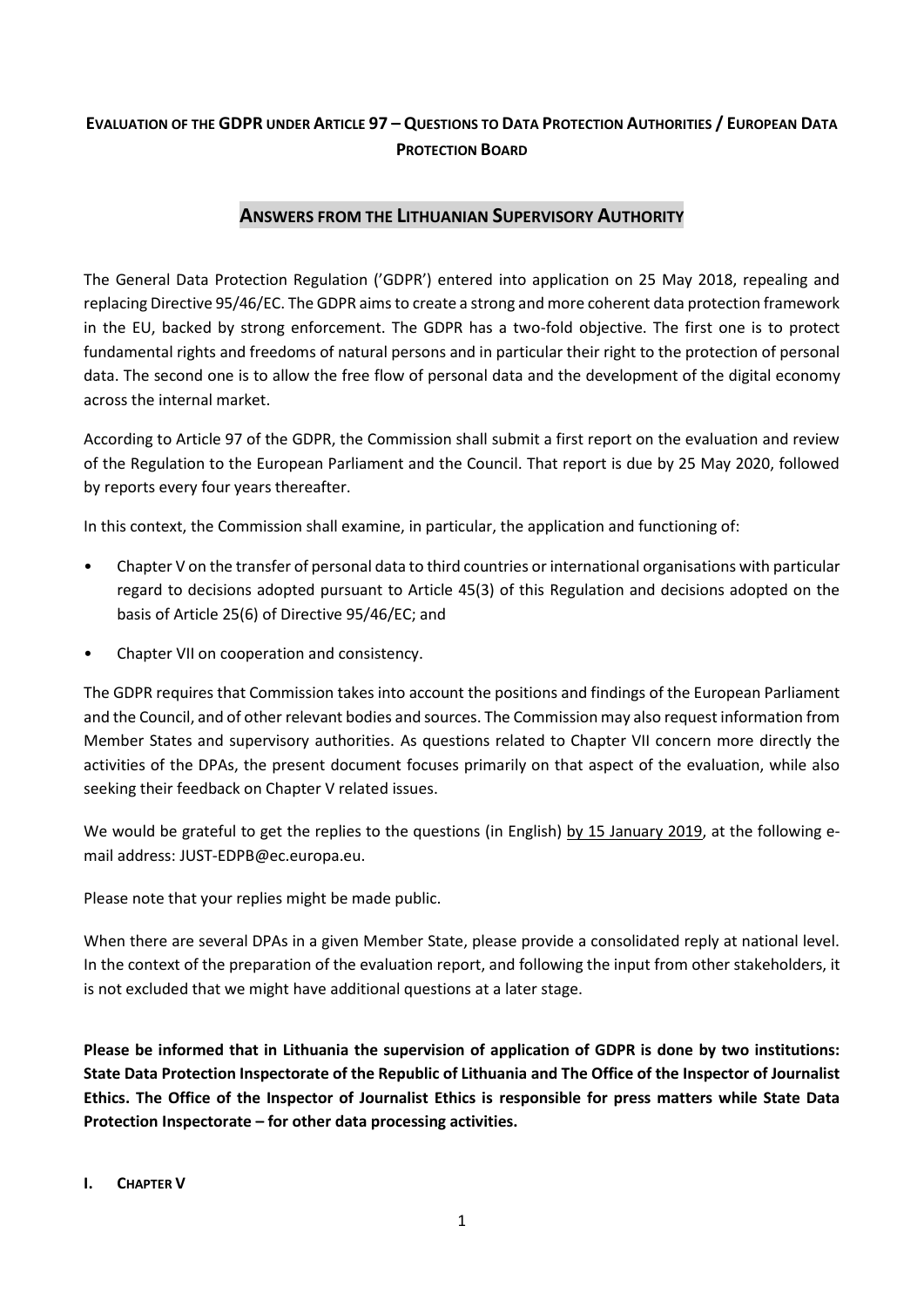The GDPR provides that the adequacy decisions adopted by the Commission under Directive 95/46 remain in force under the GDPR until amended, replaced or repealed. In that context, the Commission is tasked to continuously monitor and regularly evaluate the level of protection guaranteed by such decisions. The 2020 evaluation provides a first opportunity to evaluate the 11 adequacy decisions adopted under the 1995 Directive. This does not include the decision on the Privacy Shield that is subject to an ad hoc annual review process and the Japanese adequacy decision that was adopted last year under the GDPR and is also subject to a specific evaluation exercise (the first one will be in 2021).

1. Has any stakeholder raised with your authority any particular question or concern regarding any of the adequacy decisions adopted under the 1995 Directive (with the exception of the EU-US adequacy decision which is not covered by this evaluation process)?

State Data Protection Inspectorate (MAIN DPA): NO. The Office of the Inspector of Journalist Ethics (DPA for press matters): NO.

2. Does your authority have any information on the developments of the data protection system of any of the countries/territories subject to a Commission adequacy decision under the 1995 Directive that you would consider relevant for the Commission's evaluation?

Neither the State Data Protection Inspectorate (MAIN DPA) nor the Office of the Inspector of Journalist Ethics (DPA for press matters) has such information.

3. In your view, should any third country or international organisation be considered by the Commission in view of a possible adequacy decision?

State Data Protection Inspectorate (MAIN DPA): NO. The Office of the Inspector of Journalist Ethics (DPA for press matters): NO.

## **II. CHAPTER VII**

The GDPR provided for one single set of data protection rules for the EU (by a Regulation) and one interlocutor for businesses and one interpretation of those rules. This "one law one interpretation" approach is embodied in the new cooperation mechanism and consistency mechanisms. In order to cooperate effectively and efficiently the GDPR equips the Data Protection Authorities (thereafter the DPA/DPAs) with certain powers and tools (like mutual assistance, join operations). Where a DPA intends to adopt a measure producing effects in more than Member State, the GDPR provides for consistency mechanism with the power to ask for opinions of the European Data Protection Board (EDPB) on the basis of Article 64(1) and (2) GDPR. In addition, in situations where the endeavour to reach consensus in the cases of one-stop shop (OSS) does not work (i.e. there is a dispute between the DPAs in specific cases), the EDPB is empowered to solve the dispute through the adoption of binding decisions.

In this context, the Commission finds it appropriate to request the views of the DPAs / EDPB on their first experiences on the application of the cooperation and consistency mechanisms. To this aim, the Commission established the list of questions below, in order to help the DPAs framing their input. It is understood, that the Commission is also interested in any comments the DPAs may have which goes beyond the answer to the questions and which concerns the application of the two above-mentioned mechanisms.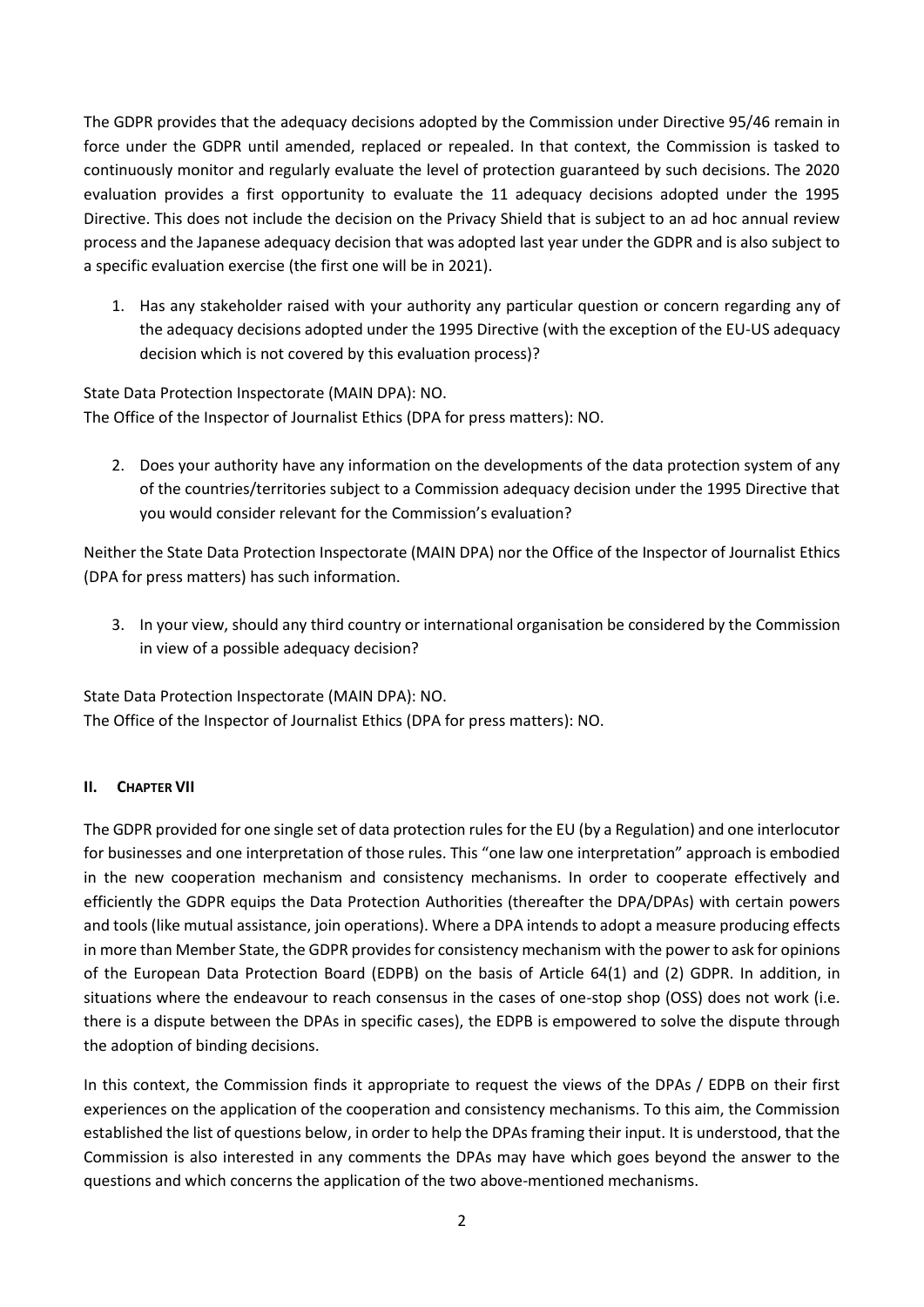## **1. Cooperation Mechanism**

#### 1.1. OSS – Article 60

a. Has your DPA been involved in any OSS cases? If so, in how many cases since May 2018?

State Data Protection Inspectorate (MAIN DPA) has been involved in OSS cases – in 3 cases the Inspectorate is LSA.

The Office of the Inspector of Journalist Ethics (DPA for press matters) hasn't been involved in OSS cases.

b. Did you encounter any problems/obstacles in your cooperation with the lead/concerned DPA? If yes, please describe them.

Yes, the State Data Protection Inspectorate (MAIN DPA) sometimes faces with the problems of faster communication between SA'S (for example, the process of deciding which DPA will be LSA an which CSA takes quite long time just because sometimes the Inspectorate doesn't get the answer in proper time from other SA'S).

c. How would you remedy these problems?

Consensus from all SA'S to be more active in participating or giving response.

d. Is your national administrative procedure compatible with the OSS? (e.g. do you identify a clear step which can be referred to as a "draft decision"? Are the parties heard before you produce such draft decision?)

Even though in national legislation there is no definition of "draft decision", the State Data Protection Inspectorate (MAIN DPA) does not face any problems defining this concept in national law. According to the Law on legal protection of personal data both parties are heard during the investigation and before issuing decision or "draft decision".

On the other hand, when OSS procedure is started, the rules of terms counting are undefined or inaccurate, also it is unclear in which language the draft decision has to be submitted. Furthermore, there is a need of more time for preparation and assessment of draft decision.

e. Were you in the situation of the application of the derogation provided for in Article 56(2) GDPR (socalled "local cases", i.e. infringements or complaints relating only to an establishment in your Member State or substantially affecting data subjects only in your Member State)?

State Data Protection Inspectorate (MAIN DPA): YES.

The Office of the Inspector of Journalist Ethics (DPA for press matters): YES.

f. Is the OSS living up to its expectations? If not, what would you identify as its shortcomings? How can they be remedied?

State Data Protection Inspectorate (MAIN DPA) thinks that in general – yes (OSS is living up to its expectations, it strengthens the cooperation between SA'S, helps to exchange the opinion and information), with the exceptions mentioned in question b. On the other hand, it is difficult to use OSS mechanism properly because of different national administrative procedures (it includes duration of proceedings, complaint admissibility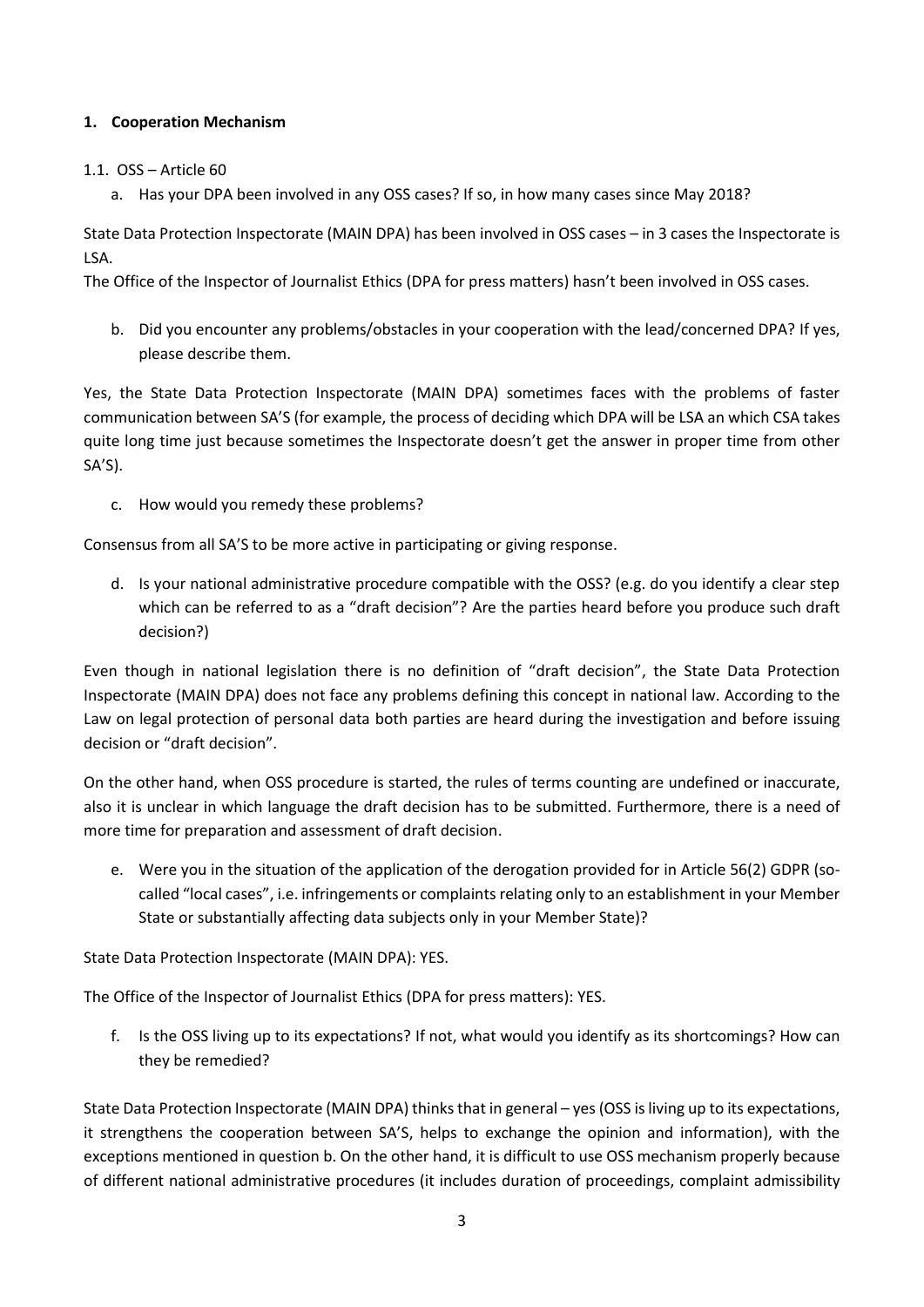criteria and etc.), complicated use of IMI system, which requires a lot of time, translation costs (includes time, financial and human resources).

Furthermore, there are a lot of questions when data controller doesn't have establishment in ES (for example, how to ensure the proper process, inform about investigation and in later stage – about legally binding sanctions).

Because The Office of the Inspector of Journalist Ethics (DPA for press matters) did not experience OSS yet, it is tricky for them to answer the question if it is living up to its expectations, but generally speaking the Office of the Inspector of Journalist Ethics thinks that the OSS is a highly appreciated procedure that provides possibility to optimize processes for quicker decisions.

1.2. Mutual assistance – Article 61

a. Did you ever use this tool in the case of carrying out an investigation?

The State Data Protection Inspectorate (MAIN DPA) in the case of carrying out an investigation used this tool twice; The Office of the Inspector of Journalist Ethics (DPA for press matters) – never.

b. Did you ever use this tool in the case of monitoring the implementation of a measure imposed in another Member State?

The State Data Protection Inspectorate (MAIN DPA) never used this tool in such case, but The Office of the Inspector of Journalist Ethics (DPA for press matters) did.

c. Is this tool effectively facilitating your work? If yes, how? If not, why?

The State Data Protection Inspectorate (MAIN DPA) has too little experience using this tool in order to give proper answer about its effectiveness. But it must be mentioned that in two cases where State Data Protection Inspectorate (MAIN DPA) used this tool, the information from other SA'S has been received without any problems, it was useful and in the future the Inspectorate will definitely use this tool again, where necessary.

In the Office of the Inspector of Journalist Ethics (DPA for press matters) opinion this tool creates a potential to share the experience and also a chance to harmonize the appliance of GDPR, also is a good to practice sharing tool.

d. Do you encounter any other problems preventing you from using this tool effectively? How could they be remedied?

The State Data Protection Inspectorate (MAIN DPA) didn't face any problems concerning this tool yet. The Office of the Inspector of Journalist Ethics (DPA for press matters) thinks that is quite difficult to use this tool.

- 1.3. Joint operations Article 62
	- a. Did you ever use this tool (both receiving staff from another DPA or sending staff to another DPA) in the case of carrying out and investigation?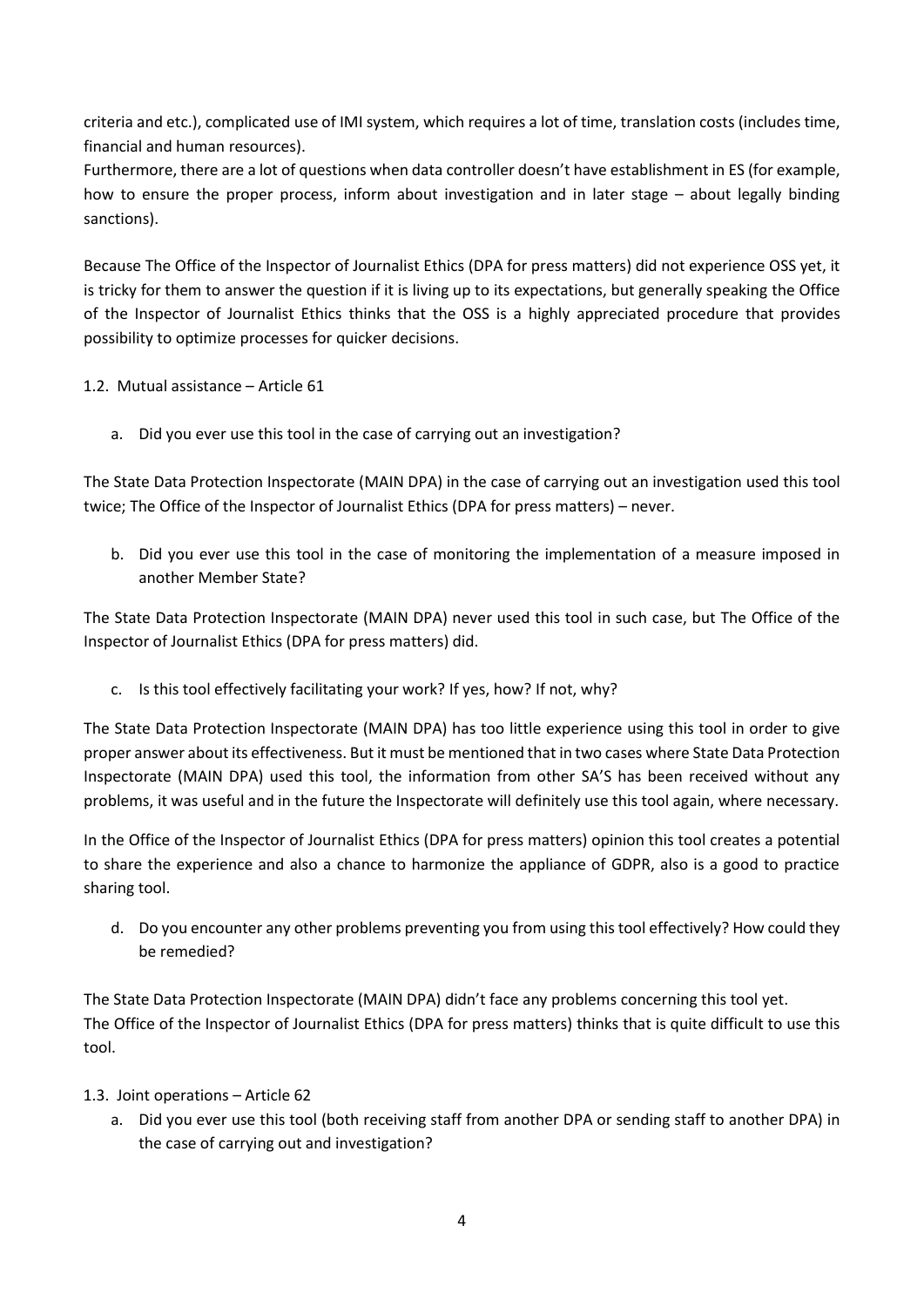Neither State Data Protection Inspectorate (MAIN DPA) nor The Office of the Inspector of Journalist Ethics (DPA for press matters) ever used this tool.

b. Did you ever use this tool in the case of monitoring the implementation/enforcement of a measure imposed in another Member State?

State Data Protection Inspectorate (MAIN DPA): NO.

The Office of the Inspector of Journalist Ethics (DPA for press matters): NO.

c. Is it effectively facilitating your work? If yes, how? If not, why?

State Data Protection Inspectorate (MAIN DPA) never used this tool, so at the moment it is impossible to answer this question.

The Office of the Inspector of Journalist Ethics (DPA for press matters): NO.

d. Did you encounter any problems (e.g. of administrative nature) in the use of this tool? How could they be remedied?

State Data Protection Inspectorate (MAIN DPA) didn't encounter any problems because never used this tool in practise.

The Office of the Inspector of Journalist Ethics (DPA for press matters): NO.

## **2. Consistency mechanism**

## 2.1 Opinion - Article 64 GDPR

a. Did you ever submit any draft decision to the Board under Art 64(1)?

Yes, State Data Protection Inspectorate (MAIN DPA) submitted draft decision to the Board under GDPR  $64(1)(a)$  – before adopting a list of the processing operations subject to the requirement for a data protection impact assessment pursuant to Article 35(4).

The Office of the Inspector of Journalist Ethics (DPA for press matters) didn't submit any draft decisions to the Board under GDPR Article 64(1).

b. Did you ever submit any draft decision to the Board under Art 64(2)?

State Data Protection Inspectorate (MAIN DPA) and The Office of the Inspector of Journalist Ethics (DPA for press matters) never submitted draft decisions to the Board under GDPR Article 64(2).

c. Did you have any problems by complying with the obligations under Article 64(7) GDPR, i.e. taking outmost account of opinion of the EDPB? If so please describe them.

No.

d. Was the "communication of the draft decision" complete? Which documents were submitted as "additional information"?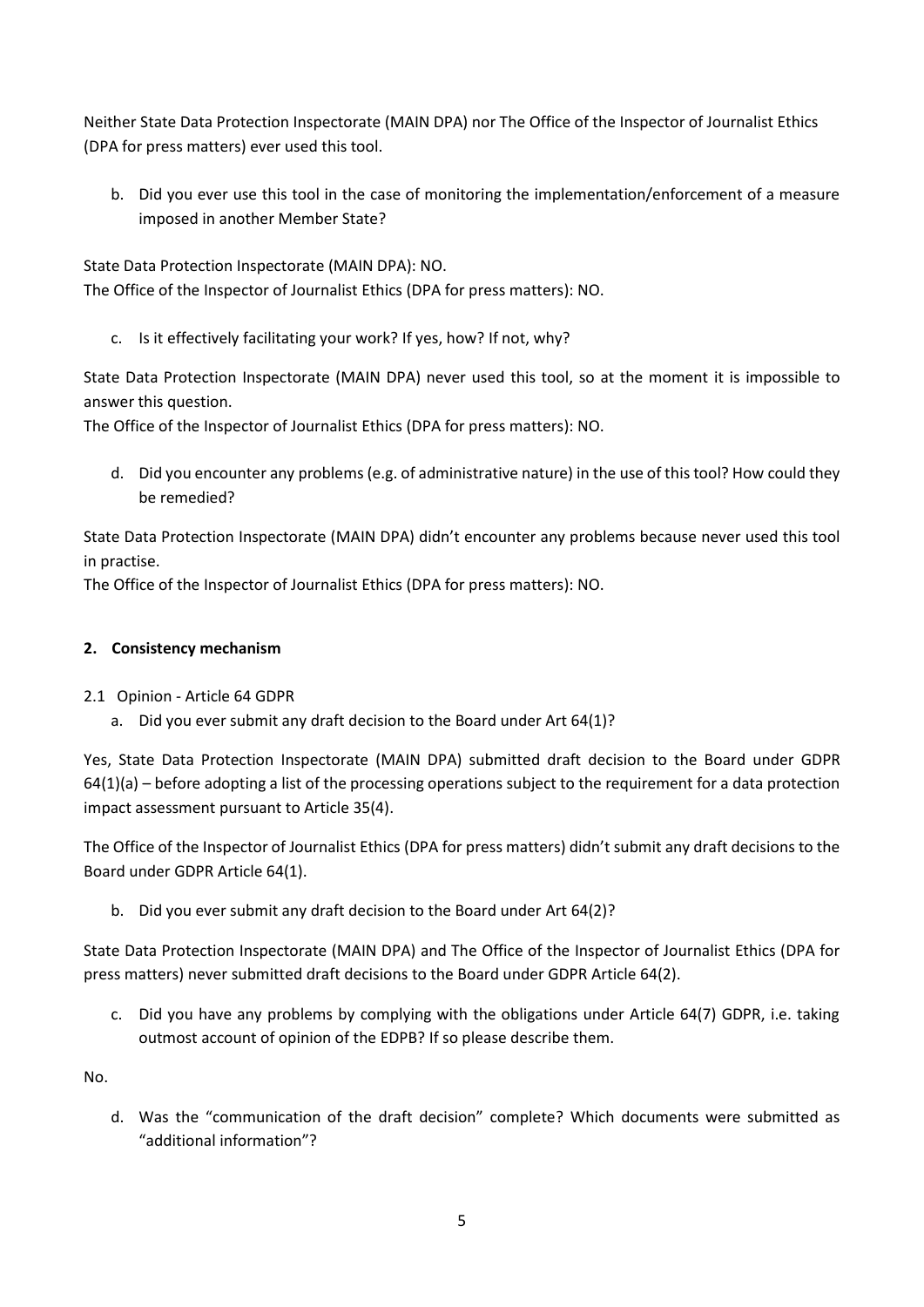Yes, the communication of the draft decision under Article 64(1)(a) was completed successfully.

- e. Were there any issues concerning the translations and/or any other relevant information?
- No.
	- f. Does that tool fulfil its function, namely to ensure a consistent interpretation of the GDPR?

It would if all supervisory authorities used GDPR Article 64(2) properly.

2.2 Dispute resolution - Article 65 GDPR

a. Was this procedure used? If yes, what was your experience during the process?

State Data Protection Inspectorate (MAIN DPA), also The Office of the Inspector of Journalist Ethics (DPA for press matters) never used this procedure. Because of this the answers to questions below are not given.

- b. Which documents were submitted to the EDPB?
- -

-

- c. Who prepared the translation, if any, of that documents and how much time did it take to prepare it? Were all the documents submitted to the EDPB translated or only some of them?
- 2.3 Urgency Procedure Article 66
	- a. Did you ever adopt any measure under urgency procedure?

State Data Protection Inspectorate (MAIN DPA): NO.

The Office of the Inspector of Journalist Ethics (DPA for press matters): NO.

# **3. Exchange of information: Standardised communication**

a. What is your experience with the standardised communication through the IMI system?

In the opinion of State Data Protection Inspectorate (MAIN DPA) it is quite difficult to use IMI system: 1) too many steps need to be done in order to complete the task; 2) sometimes "search system" doesn't find the case that was searched, so other tools must be used in order to find it.

The Office of the Inspector of Journalist Ethics (DPA for press matters) does not have experience with the standardised communication through the IMI system.

# **4. Human, technical and financial resources for effective cooperation and participation to the consistency mechanism**

a. How many staff (full-time equivalent) has your DPA? Please provide the figures at least for 2016, 2017, 2018, 2019 and the forecast for 2020.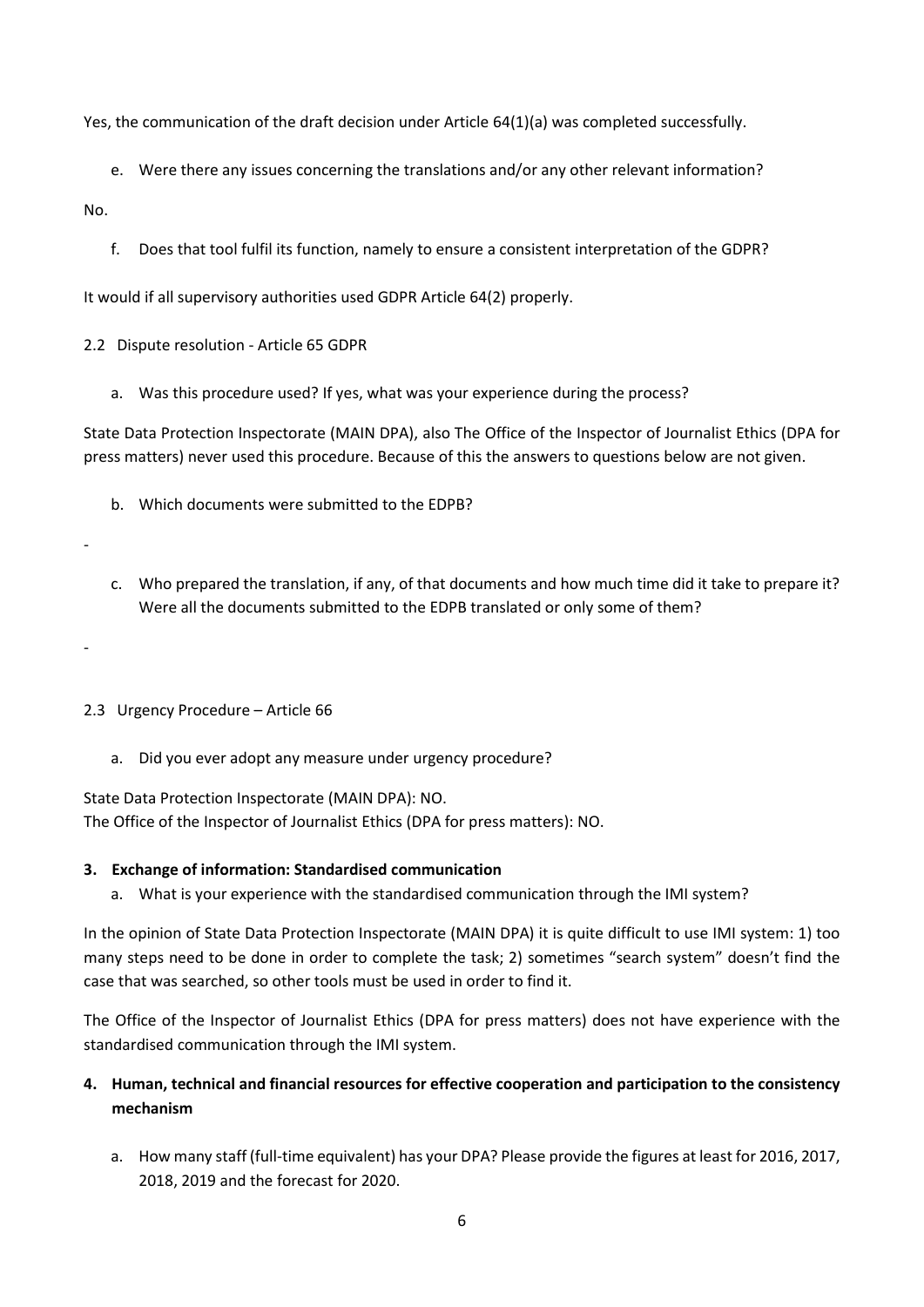State Data Protection Inspectorate (MAIN DPA):

- In 2016, 2017, 2018, 2019 had 32 workplaces;
- In 2020 38 workplaces.

The Office of the Inspector of Journalist Ethics (DPA for press matters):

- In 2016–2018 18 full time staff;
- In 2019, 2020 14 full time staff.
	- b. What is the budget of your DPA? Please provide the figures (in euro) at least for 2016, 2017, 2018, 2019 and the forecast for 2020.

The budget of State Data Protection Inspectorate (MAIN DPA):

- $-$  In 2016 716 000 Eur:
- In 2017 729 000 Eur;
- $-$  In 2018 1 111 000 Eur;
- $-$  In 2019 1 120 000 Eur;
- Forecast for  $2020 1216000$  Eur.

The budget of The Office of the Inspector of Journalist Ethics (DPA for press matters):

- $-$  In 2016 342 000 Eur;
- $-$  In 2017 348 000 Eur:
- $-$  In 2018 358 000 Eur,
- $-$  In 2019 362 000 Eur:
- Forecast for 2020 365 000 Eur.
- c. Is your DPA dealing with tasks beyond those entrusted by the GDPR? If yes, please provide an indicative breakdown between those tasks and those entrusted by the GDPR.

Yes, beyond the tasks which are entrusted by the GDPR, State Data Protection Inspectorate (MAIN DPA) also implements Convention for the Protection of Individuals with regard to Automatic Processing of Personal Data (ETS. 108) and controls the processing of personal data under:

- Convention implementing the Shengen Agreement of 14 June 1985 between the Governments of the States of the Benelux Economic Union, the Federal Republic of Germany and the French Republic on the gradual abolition of checks at their common borders;
- Council Decision 2008/633/JHA of 23 June 2008 concerning access for consultation of the Visa Information System (VIS) by designated authorities of Member States and by Europol for the purposes of the prevention, detection and investigation of terrorist offences and of other serious criminal offences;
- Regulation (EC) No 767/2008 of the European Parliament and of the Council of 9 July 2008 concerning the Visa Information System (VIS) and the exchange of data between Member States on short-stay visas (VIS Regulation);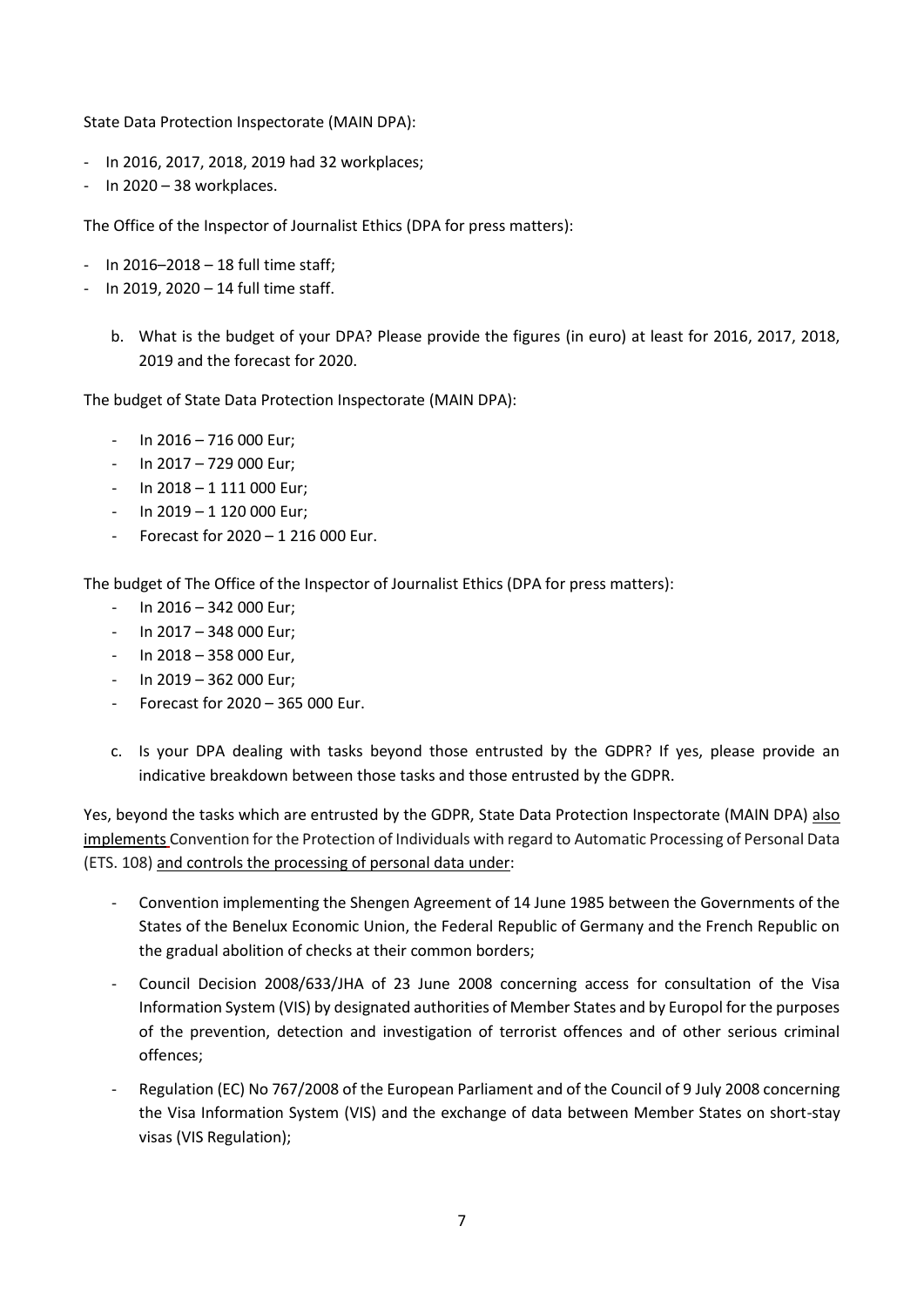- Regulation (EU) No 1024/2012 of the European Parliament and of the Council of 25 October 2012 on administrative cooperation through the Internal Market Information System and repealing Commission Decision 2008/49/EC ('the IMI Regulation');
- Council Decision 2009/917/JHA of 30 [November 2009 on the use of information technology for](https://eur-lex.europa.eu/legal-content/EN/AUTO/?uri=uriserv:OJ.L_.2009.323.01.0020.01.ENG&toc=OJ:L:2009:323:FULL)  [customs purposes;](https://eur-lex.europa.eu/legal-content/EN/AUTO/?uri=uriserv:OJ.L_.2009.323.01.0020.01.ENG&toc=OJ:L:2009:323:FULL)
- Regulation (EU) No 603/2013 of the European Parliament and of the Council of 26 June 2013 on the establishment of ·Eurodac· for the comparison of fingerprints for the effective application of Regulation (EU) No 604/2013 establishing the criteria and mechanisms for determining the Member State responsible for examining an application for international protection lodged in one of the Member States by a third-country national or a stateless person and on requests for the comparison with Eurodac data by Member States' law enforcement authorities and Europol for law enforcement purposes, and amending Regulation (EU) No 1077/2011 establishing a European Agency for the operational management of large-scale IT systems in the area of freedom, security and justice (recast);
- Regulation (EU) No 604/2013 of the European Parliament and of the Council of 26 June 2013 establishing the criteria and mechanisms for determining the Member State responsible for examining an application for international protection lodged in one of the Member States by a third-country national or a stateless person (recast);
- Regulation (EU) 2016/794 of the European Parliament and of the Council of 11 May 2016 on the European Union Agency for Law Enforcement Cooperation (Europol) and replacing and repealing Council Decisions 2009/371/JHA, 2009/934/JHA, 2009/935/JHA, 2009/936/JHA and 2009/968/JHA;
- Regulation (EU) 2017/2226 of the European Parliament and of the Council of 30 November 2017 establishing an Entry/Exit System (EES) to register entry and exit data and refusal of entry data of thirdcountry nationals crossing the external borders of the Member States and determining the conditions for access to the EES for law enforcement purposes, and amending the Convention implementing the Schengen Agreement and Regulations (EC) No 767/2008 and (EU) No 1077/2011;
- Regulation (EU) 2018/1240 of the European Parliament and of the Council of 12 September 2018 establishing a European Travel Information and Authorisation System (ETIAS) and amending Regulations (EU) No 1077/2011, (EU) No 515/2014, (EU) 2016/399, (EU) 2016/1624 and (EU) 2017/2226;
- Regulation (EU) 2018/1861 of the European Parliament and of the Council of 28 November 2018 on the establishment, operation and use of the Schengen Information System (SIS) in the field of border checks, and amending the Convention implementing the Schengen Agreement, and amending and repealing Regulation (EC) No 1987/2006;
- Regulation (EU) 2018/1862 of the European Parliament and of the Council of 28 November 2018 on the establishment, operation and use of the Schengen Information System (SIS) in the field of police cooperation and judicial cooperation in criminal matters, amending and repealing Council Decision 2007/533/JHA, and repealing Regulation (EC) No 1986/2006 of the European Parliament and of the Council and Commission Decision 2010/261/EU;
- Regulation (EU) 2019/816 OF THE EUROPEAN PARLIAMENT AND OF THE COUNCIL of 17 April 2019 establishing a centralised system for the identification of Member States holding conviction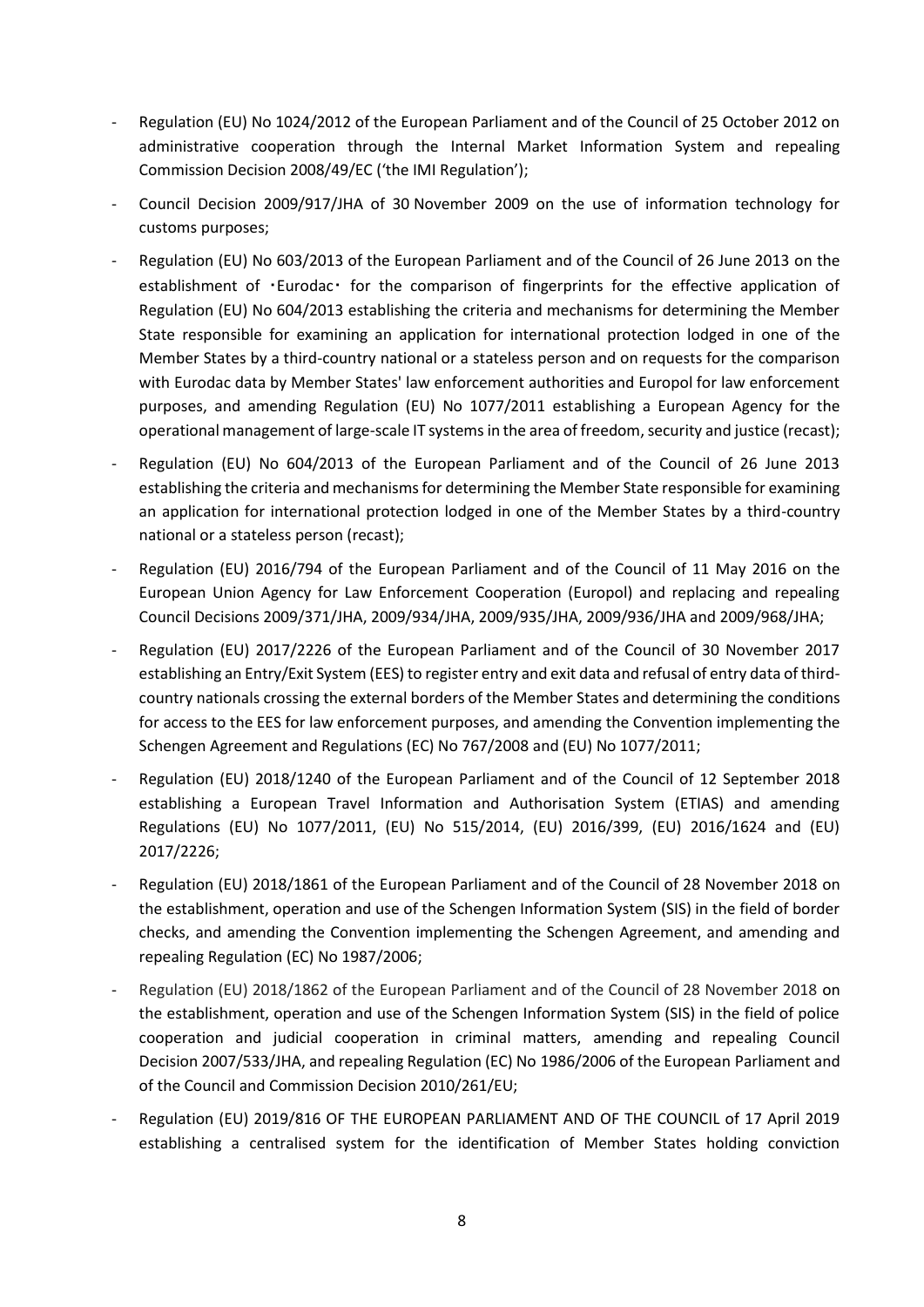information on third-country nationals and stateless persons (ECRIS-TCN) to supplement the European Criminal Records Information System and amending Regulation (EU) 2018/1726;

- Directive (EU) 2016/681 of the European parliament and of the council of 27 April 2016 on the use of passenger name record (PNR) data for the prevention, detection, investigation and prosecution of terrorist offences and serious crime;
- Directive (EU) 2015/2366 of the European Parliament and of the Council of 25 November 2015 on payment services in the internal market, amending Directives 2002/65/EC, 2009/110/EC and 2013/36/EU and Regulation (EU) No 1093/2010, and repealing Directive 2007/64/EC (Text with EEA relevance);
- Directive 2002/58/EC of the European Parliament and of the Council of 12 July 2002 concerning the processing of personal data and the protection of privacy in the electronic communications sector (Directive on privacy and electronic communications).

The Office of the Inspector of Journalist Ethics (DPA for press matters):

"The tasks entrusted by the GDPR is one of the other 11 functions vested in the Office of the Ombusperson for Journalists Ethics. The main function of the Office is the protection of personal non-property rights (honour and dignity, privacy, personal data) in the field of public information. According to the legal regulation in force in Lithuania, the function of the Inspector of journalist ethics is to monitor the application of the Regulation and to ensure that it is applied when personal data are processed for journalistic purposes and for academic, artistic or literary expression purposes".

d. How would you assess the resources from your DPA from a human, financial and technical point of view?

In State Data Protection Inspectorate (MAIN DPA) opinion, even though the budget of the MAIN DPA and the workplaces in our institution in the past few years have increased, the State Data Protection Inspectorate is still in need of human, technical and financial resources because of the increased importance of international cooperation after GDPR.

The Office of the Inspector of Journalist Ethics (DPA for press matters):

"For the last five years The Office has been constantly asking for the budget extension, as the human, financial and technical resources are obviously inefficient. The budget never increased though and it is not likely to increase for the year 2020. Dynamics of complaints about data protection, the increased public attention to this area, makes it evident that the workload in this area has tripled and represented a major challenge for The Office, as The Office has received no funding for the preparation or implementation of personal data protection reform at all".

e. More specifically, is your DPA properly equipped to contribute to the cooperation and consistency mechanism? How many persons work on the issues devoted to the cooperation and consistency mechanism?

All 13 persons who work in the Supervisory Division of the State Data Protection Inspectorate (MAIN DPA) also deals with the issues devoted to the cooperation and consistency mechanism. Despite this fact there is still lack of human resources to contribute to the cooperation and consistency mechanism properly.

The Office of the Inspector of Journalist Ethics (DPA for press matters) is definitely underequipped and cannot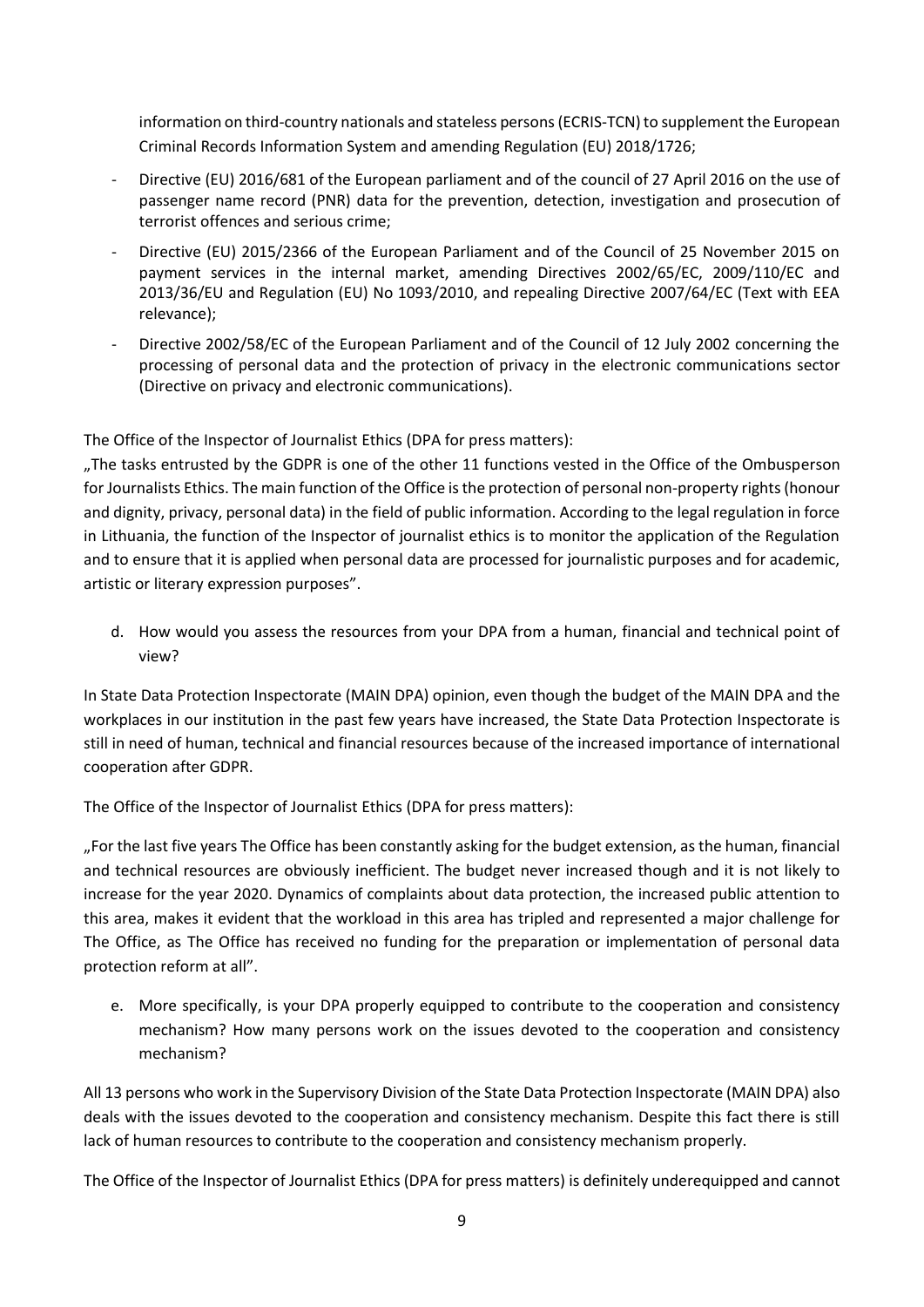properly contribute to any of issues concerning GDPR.

#### **5. Enforcement**

a. How many complaints (excluding request for information) did you receive since May 2018? What kind of communication with you/request do you qualify as a complaint?

State Data Protection Inspectorate (MAIN DPA):

- Received 644 complaints from 2018-05-01 to 2018-12-31 and 806 complaints from 2019-01-01 to 2019- 12-06, total – 1450 complaints.
- According to the Law on Public Administration of the Republic of Lithuania complaint is a written application by a person to a public administration entity stating that his or her other rights or legitimate interests have been violated and asking for their defence.

The Office of the Inspector of Journalist Ethics (DPA for press matters):

- Since May, 2018 has received 198 complaints.
- In the Office of the Inspector of Journalist Ethics (DPA for press matters) opinion the communication is believed to be a complaint if it provides information about the possible infringements of the nonproperty rights of the person.
	- b. Which corrective powers did you use since May 2018?

State Data Protection Inspectorate (MAIN DPA):

- GDPR Article 58(2)(b) (issued reprimands to a controller or a processor where processing operations have infringed provisions of this Regulation);
- GDPR Article 58(2)(c) (gave orders to the controllers or the processors to comply with the data subject's requests to exercise his or her rights pursuant to this Regulation);
- GDPR Article 58(2)(d) (gave orders to the controller or processor to bring processing operations into compliance with the provisions of this Regulation, where appropriate, in a specified manner and within a specified period) – this corrective power is mostly used.
- GDPR Article 58(2)(f) (imposed a temporary or definitive limitation including a ban on processing);
- GDPR Article 58(2)(i) (imposed an administrative fine pursuant to Article 83, in addition to, or instead of measures referred to in this paragraph, depending on the circumstances of each individual case).

The Office of the Inspector of Journalist Ethics (DPA for press matters) issued warnings and reprimands.

c. Are you resolving any possible infringements of the Regulation with the help of so-called "amicable settlements"?

State Data Protection Inspectorate (MAIN DPA) doesn't resolve any possible infringements with the help of "amicable settlements" because in national law (Law on legal protection of personal data) there is no such legal regulation.

The "amicable settlement" is quite frequently used by The Office of the Inspector of Journalist Ethics (DPA for press matters).

d. How many fines did you impose since May 2018? Please provide examples.